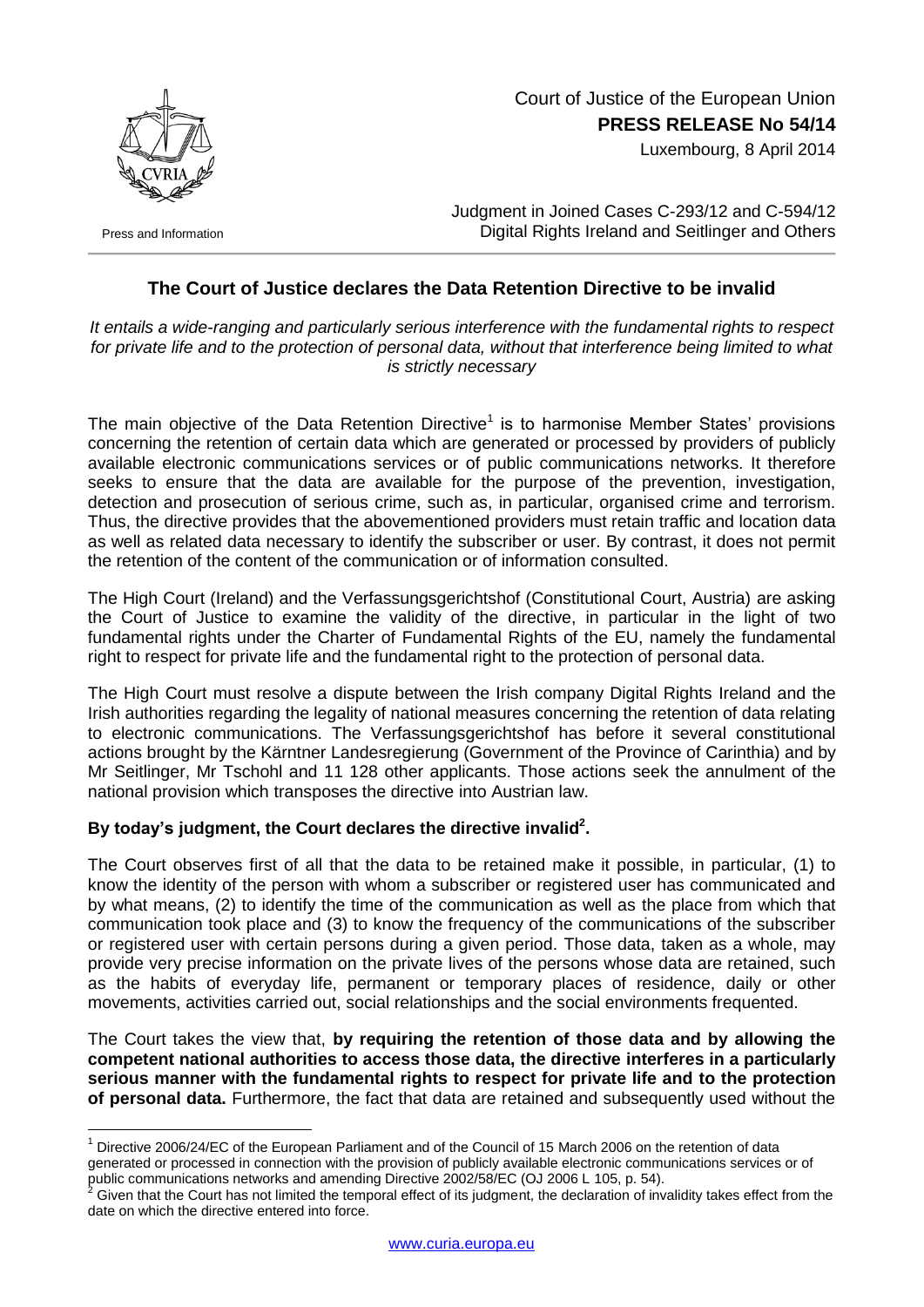subscriber or registered user being informed is likely to generate in the persons concerned a feeling that their private lives are the subject of constant surveillance.

The Court then examines whether such an interference with the fundamental rights at issue is justified.

It states that **the retention of data** required by the directive **is not such as to adversely affect the essence of the fundamental rights to respect for private life and to the protection of personal data.** The directive does not permit the acquisition of knowledge of the content of the electronic communications as such and provides that service or network providers must respect certain principles of data protection and data security.

**Furthermore, the retention of data** for the purpose of their possible transmission to the competent national authorities **genuinely satisfies an objective of general interest, namely the fight against serious crime and, ultimately, public security.**

## **However, the Court is of the opinion that, by adopting the Data Retention Directive, the EU legislature has exceeded the limits imposed by compliance with the principle of proportionality.**

In that context, the Court observes that, in view of the important role played by the protection of personal data in the light of the fundamental right to respect for private life and the extent and seriousness of the interference with that right caused by the directive, the EU legislature's discretion is reduced, with the result that review of that discretion should be strict.

Although the retention of data required by the directive may be considered to be appropriate for attaining the objective pursued by it, **the wide-ranging and particularly serious interference of the directive with the fundamental rights at issue is not sufficiently circumscribed to ensure that that interference is actually limited to what is strictly necessary.**

Firstly, the directive covers, in a generalised manner, all individuals, all means of electronic communication and all traffic data without **any differentiation, limitation or exception** being made in the light of the objective of fighting against serious crime.

Secondly, the directive fails to lay down any objective criterion which would ensure that the competent national authorities have **access to the data** and can use them only for the purposes of prevention, detection or criminal prosecutions concerning offences that, in view of the extent and seriousness of the interference with the fundamental rights in question, may be considered to be sufficiently serious to justify such an interference. On the contrary, the directive simply refers in a general manner to 'serious crime' as defined by each Member State in its national law. In addition, the directive does not lay down substantive and procedural conditions under which the competent national authorities may have access to the data and subsequently use them. In particular, the access to the data is not made dependent on the prior review by a court or by an independent administrative body.

Thirdly, so far as concerns **the data retention period**, the directive imposes a period of at least six months, without making any distinction between the categories of data on the basis of the persons concerned or the possible usefulness of the data in relation to the objective pursued. Furthermore, that period is set at between a minimum of six months and a maximum of 24 months, but the directive does not state the objective criteria on the basis of which the period of retention must be determined in order to ensure that it is limited to what is strictly necessary.

The Court also finds that the directive does not provide for sufficient safeguards to ensure effective protection of the data against the **risk of abuse** and against any unlawful access and use of the data. It notes, inter alia, that the directive permits service providers to have regard to economic considerations when determining the level of security which they apply (particularly as regards the costs of implementing security measures) and that it does not ensure the irreversible destruction of the data at the end of their retention period.